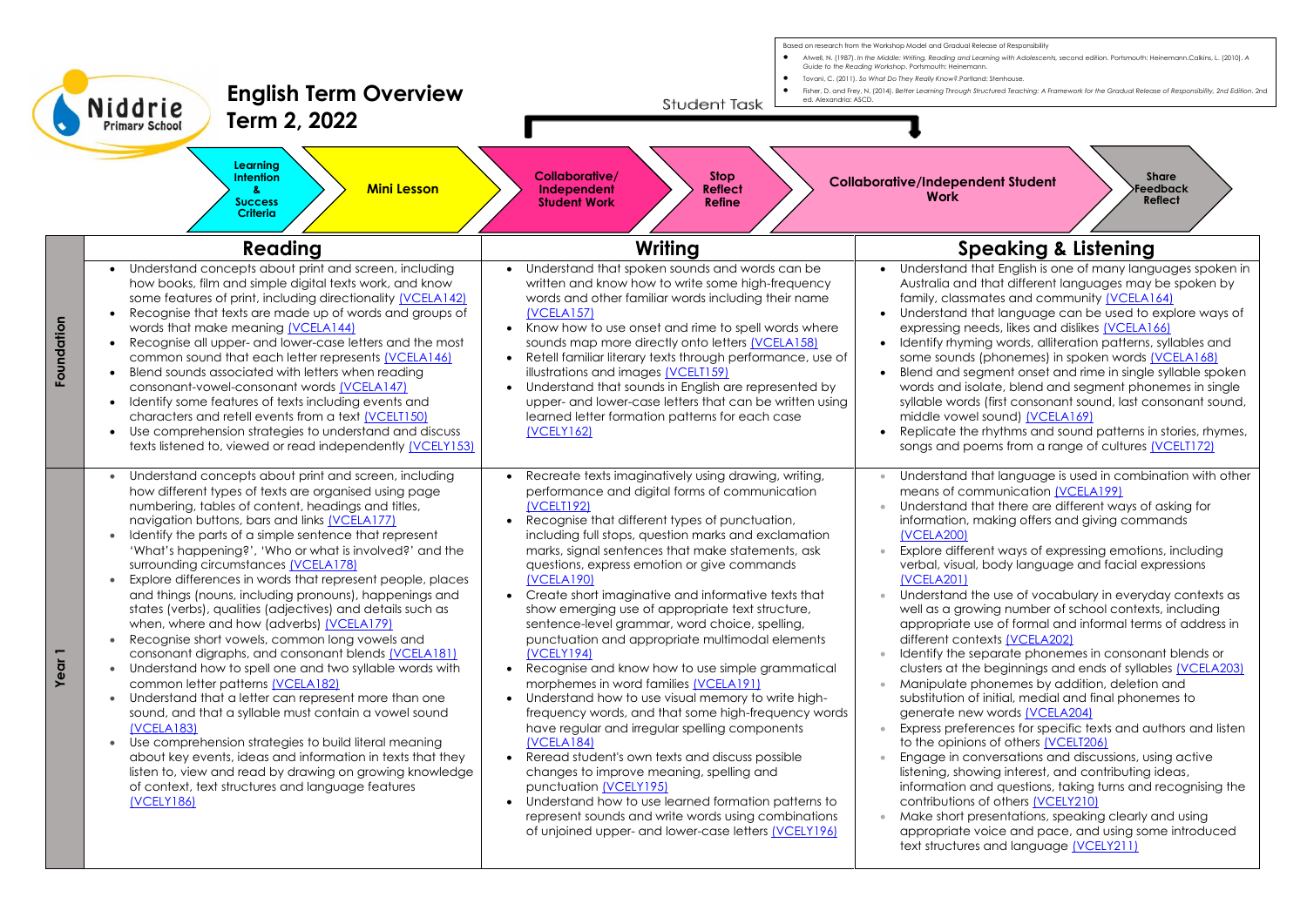- Understand that different types of texts have identifiable text structures and language features that help the text serve its purpose [\(VCELA212\)](https://victoriancurriculum.vcaa.vic.edu.au/Curriculum/ContentDescription/VCELA212)
- Know some features of text organisation including page and screen layouts, alphabetical order, and different types of diagrams [\(VCELA213\)](https://victoriancurriculum.vcaa.vic.edu.au/Curriculum/ContentDescription/VCELA213)
- Understand that simple connections can be made between ideas by using a compound sentence [\(VCELA214\)](https://victoriancurriculum.vcaa.vic.edu.au/Curriculum/ContentDescription/VCELA214)
- Understand that nouns represent people, places, things and ideas and include common, proper, concrete or abstract, and that noun groups/phrases can be expanded using articles and adjectives [\(VCELA216\)](https://victoriancurriculum.vcaa.vic.edu.au/Curriculum/ContentDescription/VCELA216)
- Learn some generalisations for adding suffixes to words [\(VCELA217\)](https://victoriancurriculum.vcaa.vic.edu.au/Curriculum/ContentDescription/VCELA217)
- Recognise most letter-sound matches including silent letters, trigraphs, vowel digraphs and common long vowels, and understand that a sound can be represented by various letter combinations [\(VCELA218\)](https://victoriancurriculum.vcaa.vic.edu.au/Curriculum/ContentDescription/VCELA218)
- Read familiar and some unfamiliar texts with phrasing and fluency by combining phonic, semantic, contextual and grammatical knowledge using text processing strategies, including monitoring meaning, predicting, rereading and self-correcting [\(VCELY221\)](https://victoriancurriculum.vcaa.vic.edu.au/Curriculum/ContentDescription/VCELY221)
- Use comprehension strategies to build literal and inferred meaning and begin to analyse texts by drawing on growing knowledge of context, language and visual features and print and multimodal text structures [\(VCELY222\)](https://victoriancurriculum.vcaa.vic.edu.au/Curriculum/ContentDescription/VCELY222)
- Analyse how different texts use nouns to represent people, places, things and ideas in particular ways [\(VCELY223\)](https://victoriancurriculum.vcaa.vic.edu.au/Curriculum/ContentDescription/VCELY223)
- Understand how texts are made cohesive by the use of resources, including word associations, synonyms, and antonyms [\(VCELA224\)\](https://victoriancurriculum.vcaa.vic.edu.au/Curriculum/ContentDescription/VCELA224)
- Recognise that capital letters signal proper nouns and commas are used to separate items in lists [\(VCELA225\)](https://victoriancurriculum.vcaa.vic.edu.au/Curriculum/ContentDescription/VCELA225)
- Understand how to use digraphs, long vowels, blends, silent letters and syllabification to spell simple words including compound words [\(VCELA226\)](https://victoriancurriculum.vcaa.vic.edu.au/Curriculum/ContentDescription/VCELA226)
- Use visual memory to write high-frequency words and words where spelling is not predictable from the sounds [\(VCELA227\)](https://victoriancurriculum.vcaa.vic.edu.au/Curriculum/ContentDescription/VCELA227)
- Create short imaginative, informative and persuasive texts using growing knowledge of text structures and language features for familiar and some less familiar audiences, selecting print and multimodal elements appropriate to the audience and purpose [\(VCELY230\)](https://victoriancurriculum.vcaa.vic.edu.au/Curriculum/ContentDescription/VCELY230)
- Reread and edit text for spelling, sentence-boundary punctuation and text structure [\(VCELY231\)](https://victoriancurriculum.vcaa.vic.edu.au/Curriculum/ContentDescription/VCELY231)
- Write words and sentences legibly using upper- and lower-case letters that are applied with growing fluency using an appropriate pen/pencil grip and body position [\(VCELY232\)](https://victoriancurriculum.vcaa.vic.edu.au/Curriculum/ContentDescription/VCELY232)
- Recognise that capital letters signal proper nouns and commas are used to separate items in lists [\(VCELA225\)](https://victoriancurriculum.vcaa.vic.edu.au/Curriculum/ContentDescription/VCELA225)
- Understand how to use digraphs, long vowels, blends, silent letters and syllabification to spell simple words including compound words [\(VCELA226\)](https://victoriancurriculum.vcaa.vic.edu.au/Curriculum/ContentDescription/VCELA226)
- Use visual memory to write high-frequency words and words where spelling is not predictable from the sounds [\(VCELA227\)](https://victoriancurriculum.vcaa.vic.edu.au/Curriculum/ContentDescription/VCELA227)
- Reread and edit text for spelling, sentence-boundary punctuation and text structure [\(VCELY231\)](https://victoriancurriculum.vcaa.vic.edu.au/Curriculum/ContentDescription/VCELY231)
- Write words and sentences legibly using upper- and lower-case letters that are applied with growing fluency using an appropriate pen/pencil grip and body position [\(VCELY232\)](https://victoriancurriculum.vcaa.vic.edu.au/Curriculum/ContentDescription/VCELY232)

• Understand that language varies when people take on different roles in social and classroom interactions and how the use of key interpersonal language resources varies depending on context [\(VCELA235\)](https://victoriancurriculum.vcaa.vic.edu.au/Curriculum/ContentDescription/VCELA235)

• Identify language that can be used for appreciating texts and the qualities of people and things [\(VCELA236\)](https://victoriancurriculum.vcaa.vic.edu.au/Curriculum/ContentDescription/VCELA236)

• Understand the use of vocabulary about familiar and new topics and experiment with and begin to make conscious choices of vocabulary to suit audience and purpose

• Manipulate more complex sounds in spoken words through knowledge of blending and segmenting sounds, phoneme deletion and substitution [\(VCELA238\)](https://victoriancurriculum.vcaa.vic.edu.au/Curriculum/ContentDescription/VCELA238)

• Identify all Standard Australian English phonemes, including short and long vowels, separate sounds in clusters

- 
- 
- [\(VCELA237\)](https://victoriancurriculum.vcaa.vic.edu.au/Curriculum/ContentDescription/VCELA237)
- 
- [\(VCELA239\)](https://victoriancurriculum.vcaa.vic.edu.au/Curriculum/ContentDescription/VCELA239)
- manner [\(VCELY244\)](https://victoriancurriculum.vcaa.vic.edu.au/Curriculum/ContentDescription/VCELY244)
- 

• Listen for specific purposes and information, including instructions, and extend students' own and others' ideas in discussions through initiating topics, making positive statements, and voicing disagreement in an appropriate

• Rehearse and deliver short presentations on familiar and new topics, speaking clearly and varying tone, volume and pace appropriately, and using supportive props [\(VCELY245\)](https://victoriancurriculum.vcaa.vic.edu.au/Curriculum/ContentDescription/VCELY245)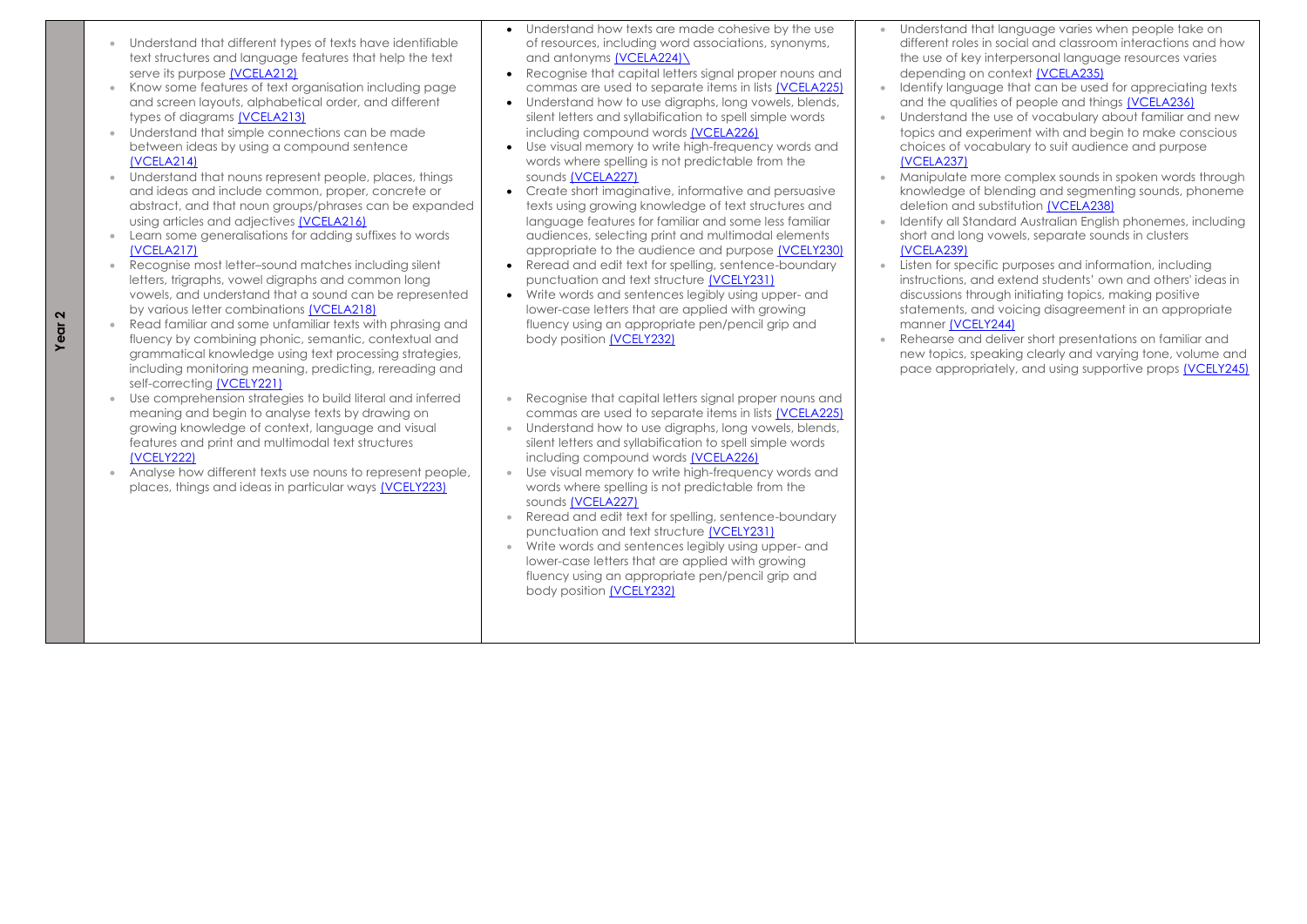**Year 3**

| $\bullet$<br>$\bullet$ | Understand how different types of texts vary in use of<br>language choices, depending on their purpose, audience<br>and context, including tense and types of sentences<br>(VCELA246)<br>Identify the effect on audiences of techniques in<br>advertisements (VCELA248)<br>Understand how to apply knowledge of letter-sound<br>relationships, and blending and segmenting to read and<br>use more complex words with less common consonant<br>and vowel clusters (VCELA249)<br>Recognise most high-frequency words, know how to use<br>common prefixes and suffixes, and know some<br>homophones and generalisations for adding a suffix to a<br>base word (VCELA250)<br>Discuss the nature and effects of some language devices<br>used to enhance meaning and shape the reader's<br>reaction (VCELT254)<br>Identify the point of view in a text and suggest alternative<br>points of view (VCELY255)<br>Read an increasing range of informative and persuasive<br>texts by combining phonic, semantic, contextual and<br>grammatical knowledge, using text processing strategies,<br>including confirming, rereading and cross-checking<br>(VCELY256)<br>Use comprehension strategies to build literal and inferred<br>meaning and begin to evaluate texts by drawing on a<br>growing knowledge of context, text structures and<br>language features (VCELY257)<br>Identify features used in informative and persuasive texts to | $\bullet$ | Understand that paragraphs are a key organisational<br>feature of written texts (VCELA259)<br>Know that word contractions are a feature of informal<br>language and that apostrophes of contraction are<br>used to signal missing letters (VCELA260)<br>Understand how to use letter-sound relationships and<br>less common letter combinations to spell words<br>(VCELA263)<br>Plan, draft and publish imaginative, informative and<br>persuasive texts demonstrating increasing control over<br>text structures and language features and selecting<br>print and multimodal elements appropriate to the<br>audience and purpose (VCELY266)<br>Reread and edit texts for meaning, appropriate<br>structure, grammatical choices and punctuation<br>(VCELY267)<br>Use software including word processing programs with<br>growing speed and efficiency to construct and edit<br>texts featuring visual, print and audio elements<br>(VCELY269)<br>Understand how texts are made cohesive through the                                                                                                                                                                                                                                                                                                                                               | $\bullet$ | Understand the<br>communicatio<br>different ways<br>Understand the<br>depends on sh<br>turn-taking pat<br>according to th<br>(VCELA271)<br>Listen to and c<br>share informati<br>situations and u<br>and clear, coh<br>Plan and delive<br>details in logica<br>pitch and volur<br>Interpret ideas |
|------------------------|-------------------------------------------------------------------------------------------------------------------------------------------------------------------------------------------------------------------------------------------------------------------------------------------------------------------------------------------------------------------------------------------------------------------------------------------------------------------------------------------------------------------------------------------------------------------------------------------------------------------------------------------------------------------------------------------------------------------------------------------------------------------------------------------------------------------------------------------------------------------------------------------------------------------------------------------------------------------------------------------------------------------------------------------------------------------------------------------------------------------------------------------------------------------------------------------------------------------------------------------------------------------------------------------------------------------------------------------------------------------------------------------------------------------------------------|-----------|----------------------------------------------------------------------------------------------------------------------------------------------------------------------------------------------------------------------------------------------------------------------------------------------------------------------------------------------------------------------------------------------------------------------------------------------------------------------------------------------------------------------------------------------------------------------------------------------------------------------------------------------------------------------------------------------------------------------------------------------------------------------------------------------------------------------------------------------------------------------------------------------------------------------------------------------------------------------------------------------------------------------------------------------------------------------------------------------------------------------------------------------------------------------------------------------------------------------------------------------------------------------------------------------------------------------------------------------------|-----------|---------------------------------------------------------------------------------------------------------------------------------------------------------------------------------------------------------------------------------------------------------------------------------------------------|
|                        | meet the purpose of the text, and understand how texts<br>vary in complexity and technicality depending on the<br>approach to the topic, the purpose and the intended<br>audience (VCELA277)<br>Describe the effects of ideas, text structures and language<br>features of literary texts (VCELT283)<br>Read different types of texts for specific purposes by<br>combining phonic, semantic, contextual and grammatical<br>knowledge using text processing strategies, including<br>monitoring meaning, skimming, scanning and reviewing<br>(VCELY287)<br>Use comprehension strategies to build literal and inferred<br>meaning to expand content knowledge, integrating and<br>linking ideas and analysing and evaluating texts<br>(VCELY288)<br>Compare and evaluate two texts presenting the same<br>ideas and analyse why one is more comprehensible or<br>engaging than the other (VCELY289)                                                                                                                                                                                                                                                                                                                                                                                                                                                                                                                                  |           | use of linking devices including pronoun reference and<br>text connectives (VCELA290)<br>Recognise how quotation marks are used in texts to<br>signal dialogue, titles and quoted (direct) speech<br>(VCELA291)<br>Understand that the meaning of sentences can be<br>enriched through the use of noun groups/phrases and<br>verb groups/phrases and prepositional phrases<br>(VCELA292)<br>Incorporate new vocabulary from a range of sources,<br>including vocabulary encountered in research, into<br>own texts (VCELA293)<br>Understand how to use phonic generalisations to<br>identify and write words with more complex letter<br>combinations (VCELA294)<br>Recognise homophones and know how to use context<br>to identify correct spelling (VCELA296)<br>Plan, draft and publish informative and persuasive<br>texts containing key information and supporting details<br>for a widening range of audiences, demonstrating<br>increasing control over text structures and language<br>features (VCELY299)<br>Reread and edit for meaning by adding, deleting or<br>moving words or word groups to improve content and<br>structure (VCELY300)<br>Use a range of software including word processing<br>programs to construct, edit and publish written text,<br>and select, edit and place visual, print and audio<br>elements (VCELY302) |           | key points in or<br>share and exte<br>Plan, rehearse<br>learned conter<br>audiences and<br>and imaginativ<br>Understand the<br>people engage<br>others(VCELA3<br>Understand dift<br>and feeling an<br>recording <b>[VCE</b>                                                                       |

**Year 4**

at languages have different written and visual on systems, different oral traditions and of constructing meanin[g\(VCELA270\)](https://victoriancurriculum.vcaa.vic.edu.au/Curriculum/ContentDescription/VCELA270) at successful cooperation with others nared use of social conventions, including tterns, and forms of address that vary he degree of formality in social situations

entribute to conversations and discussions to ion and ideas and negotiate in collaborative use interaction skills, including active listening nerent communications [\(VCELY275\)](https://victoriancurriculum.vcaa.vic.edu.au/Curriculum/ContentDescription/VCELY275) er short presentations, providing some key al sequence, using appropriate tone, pace, me [\(VCELY276\)](https://victoriancurriculum.vcaa.vic.edu.au/Curriculum/ContentDescription/VCELY276)

is and information in spoken texts and listen for rder to carry out tasks and use information to end ideas and use interaction skills [\(VCELY307\)](https://victoriancurriculum.vcaa.vic.edu.au/Curriculum/ContentDescription/VCELY307) and deliver presentations incorporating Int and taking into account the particular I purposes such as informative, persuasive ve, including multimodal elements [\(VCELY308\)](https://victoriancurriculum.vcaa.vic.edu.au/Curriculum/ContentDescription/VCELY308) at social interactions influence the way je with ideas and respond to 804)

ferences between the language of opinion and the language of factual reporting or ELA305)